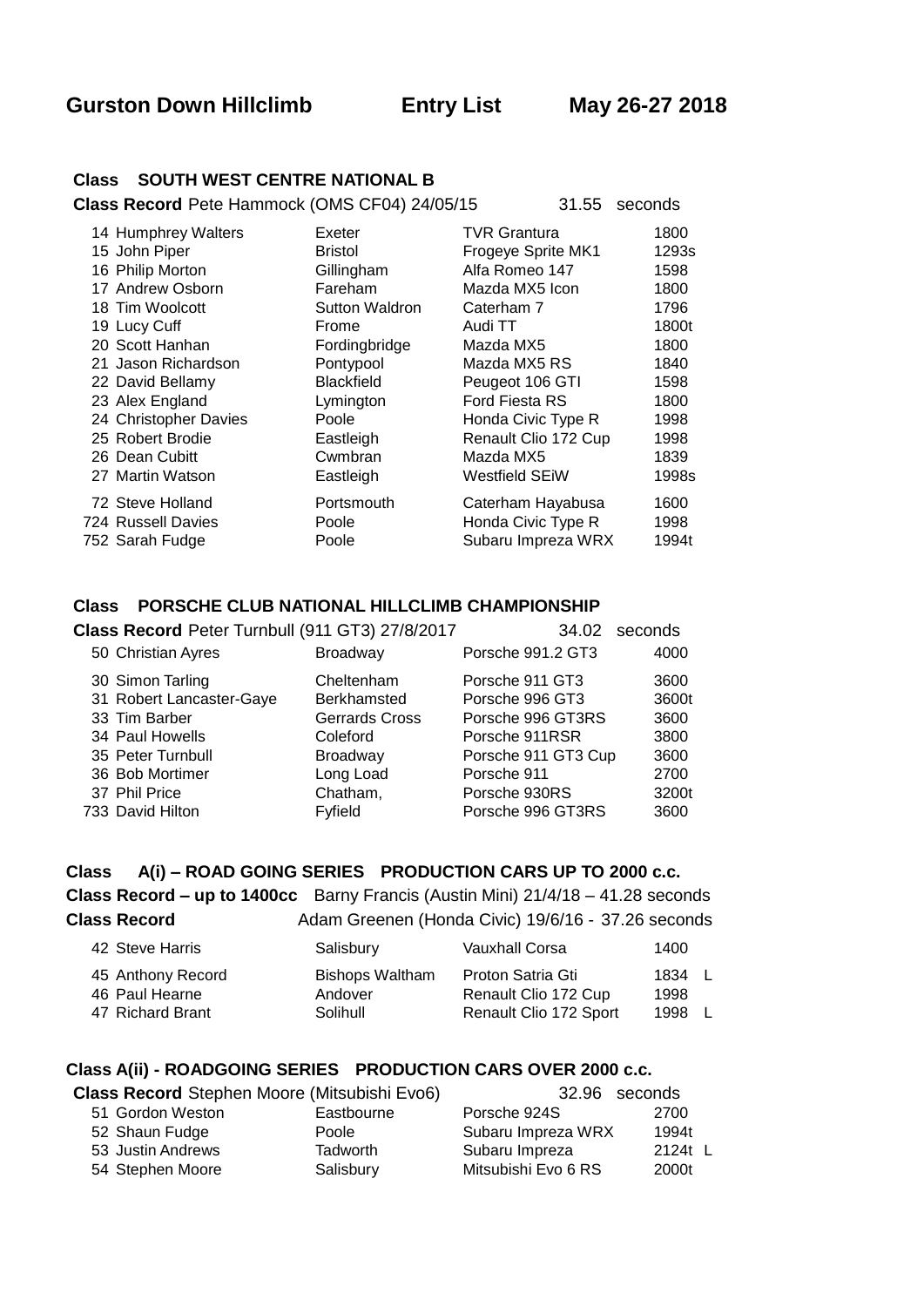## **Class B – ROAD GOING SPECIALIST PRODUCTION CARS**

| Class Record Darren Luke (Caterham 7 H'busa) 27/5/12 |             |                     | 31.66 seconds |
|------------------------------------------------------|-------------|---------------------|---------------|
| 88 John Davey                                        | Southampton | TVR Vixen           | 2000          |
| 70 Adrian Lewis                                      | Salisbury   | Westfield Superbusa | 1300s         |

### **Class C(i) - MODIFIED SERIES PRODUCTION CARS UP TO 1400 c.c.**

| Class Record Neil Turner (Mini Cooper S) 11/9/16 |             |               | 35.22 seconds |  |
|--------------------------------------------------|-------------|---------------|---------------|--|
| 58 David Bean                                    | Fawley      | Rover Mini    | 1310          |  |
| 59 Andrew Russell                                | Alresford   | Ginetta G15   | 1040 L        |  |
| 60 Gavin Neate                                   | Ripley      | Peugeot 106   | 1360 L        |  |
| 62 James White                                   | Southampton | Austin Mini   | 1380          |  |
| 63 Neil Turner                                   | Andover     | Mini Cooper S | 1380          |  |
|                                                  |             |               |               |  |

# **Class C(iii) - MODIFIED SERIES PRODUCTION CARS OVER 2000 c.c.**

| Class Record Joe Cross (Subaru Impreza) 27/8/17 |            | 32.47                | seconds  |  |
|-------------------------------------------------|------------|----------------------|----------|--|
| 32 Jonathan Williamson                          | Taunton    | Porsche 911 Carrera  | 3200     |  |
| 66 Steven Darley                                | Everingham | Subaru Impreza       | 2350t BL |  |
| 67 Richard Hillyar                              | New Milton | Renault 21 Turbo     | 1995t    |  |
| 68 Jim Herbert                                  | Winchester | Subaru Impreza       | 1998t    |  |
| 69 Tim Painter                                  | Frome,     | Aston Martin Vantage | 4700 L   |  |
| 769 Andrew Fraser                               | Langport,  | Aston Martin Vantage | 4700     |  |
| 732 Laura Wardle                                | Nottingham | Porsche 911 Carrera  | 3200     |  |

### **Class D - MODIFIED SPECIALIST PRODUCTION CARS**

| <b>Class Record Mike Rudge (Westfield SEi) 19/4/09</b> |                | 30.91 seconds       |        |  |
|--------------------------------------------------------|----------------|---------------------|--------|--|
| 73 Ritchie Gatt                                        | Favgate        | Westfield SeiW      | 2340   |  |
| 74 Andrew Griffiths                                    | Market Dravton | Caterham Hayabusa   | 1585 L |  |
| 75 Simon Jenks                                         | Wrexham        | Caterham Supersport | 1600 L |  |

### **Class M, N** - **HISTORICALLY INTERESTING**

| <b>Class Record</b> Richard Jones (Brabham BT29X) 22/7/12 |  | 32.54 seconds |
|-----------------------------------------------------------|--|---------------|
|-----------------------------------------------------------|--|---------------|

| 77 Richard George | Marsh Green | Chevron B19 | 1972 L |
|-------------------|-------------|-------------|--------|
| 78 Roger Deans    | Hinxworth   | Lola T142   | 5000 L |
| 777 Amanda George | London      | Chevron B19 | 1972 L |

### **Class F(i) - SPORTS LIBRE CARS UP TO 2000 c.c.**

| <b>Class Record up to 1400cc</b><br><b>Class Record up to 2000cc</b> | Tim Pitfield (DJ Firecat) | 22/4/18 33.94<br>Graham Wynn (Force LM001) 25/8/13 28.30 |      | seconds<br>seconds |
|----------------------------------------------------------------------|---------------------------|----------------------------------------------------------|------|--------------------|
| 82 Richard Wood                                                      | Keighley                  | Rover Mini Yamaha R1                                     | 998  |                    |
| 83 Derek Kessell                                                     | Saltash                   | Maguire Mini Cooper S                                    | 1360 |                    |
| 84 Peter Steel                                                       | Chichester                | Mallock Hillclimb                                        | 1300 |                    |
| 85 Tim Pitfield                                                      | <b>Maiden Newton</b>      | DJ Firecat                                               | 1400 |                    |
| 89 Duncan Barnes                                                     | Totton                    | Norma M20FC                                              | 2000 |                    |
| 90 Keith Diggle                                                      | Aldershot                 | WEV HCS-BDG                                              | 1995 |                    |
| 789 Tom New                                                          | Southampton.              | Norma M20FC                                              | 2000 |                    |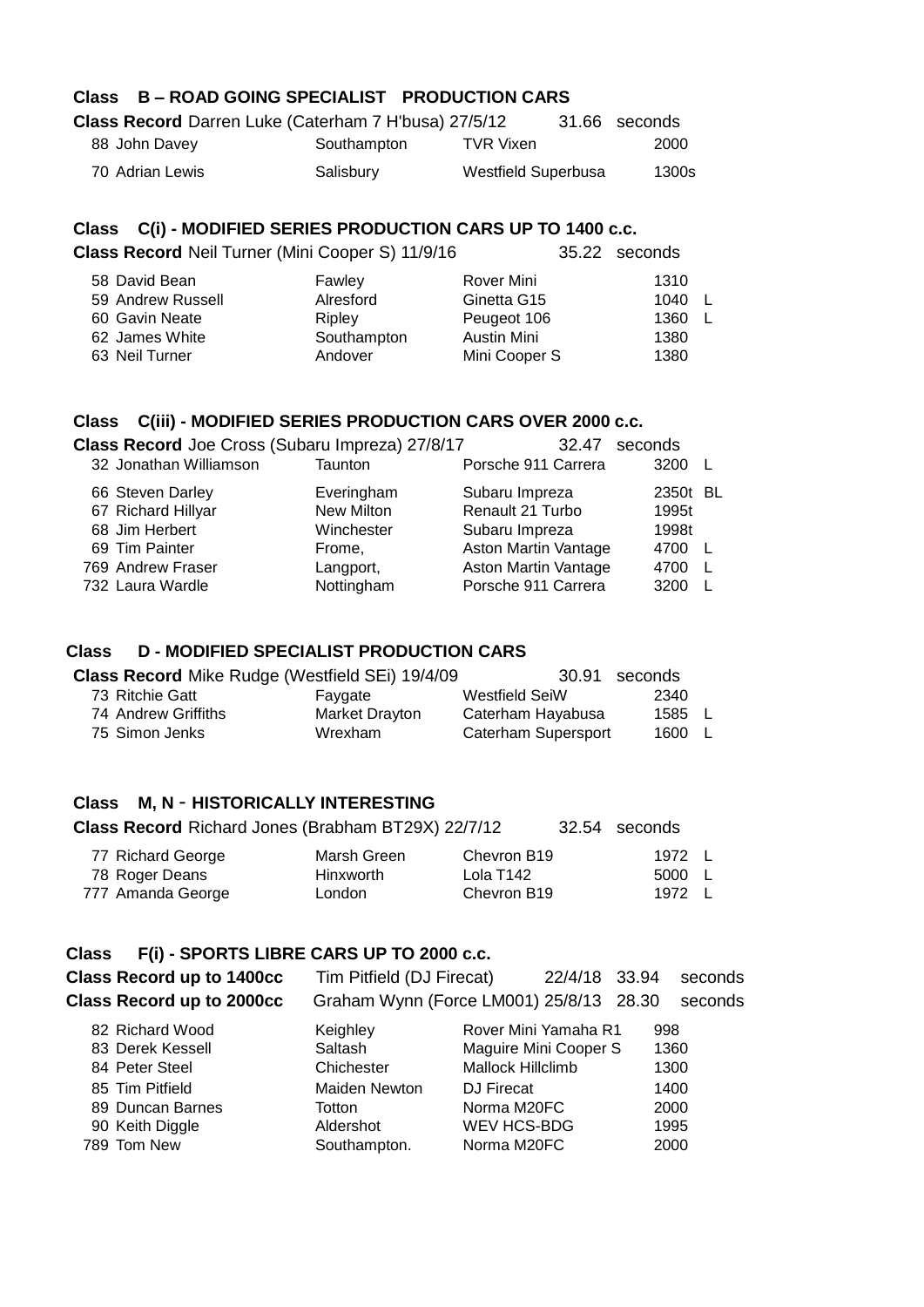| Class        | G - SPORTS LIBRE CARS OVER 2000 c.c.<br>Class Record Nic Mann (Mannic Beattie) 24/7/16                                                                                                                                                                                                                                                                                                                                                                                                                                        |                                                                                                                                                                                                                                                                                                                                                 |                                                                                                                                                                                                                                                                                                                      | 27.26 | seconds |                                                                                                                                                                   |                                                                                                                                                |
|--------------|-------------------------------------------------------------------------------------------------------------------------------------------------------------------------------------------------------------------------------------------------------------------------------------------------------------------------------------------------------------------------------------------------------------------------------------------------------------------------------------------------------------------------------|-------------------------------------------------------------------------------------------------------------------------------------------------------------------------------------------------------------------------------------------------------------------------------------------------------------------------------------------------|----------------------------------------------------------------------------------------------------------------------------------------------------------------------------------------------------------------------------------------------------------------------------------------------------------------------|-------|---------|-------------------------------------------------------------------------------------------------------------------------------------------------------------------|------------------------------------------------------------------------------------------------------------------------------------------------|
|              | 93 Allan McDonald                                                                                                                                                                                                                                                                                                                                                                                                                                                                                                             | <b>Dalbeattie</b>                                                                                                                                                                                                                                                                                                                               | Mini Evo                                                                                                                                                                                                                                                                                                             |       |         | 2400t BL                                                                                                                                                          |                                                                                                                                                |
| <b>Class</b> | H - RACING CARS UP TO 600 c.c.<br>Class Record Adam Steel (Martlet DM8) 29/8/04                                                                                                                                                                                                                                                                                                                                                                                                                                               |                                                                                                                                                                                                                                                                                                                                                 |                                                                                                                                                                                                                                                                                                                      | 31.52 | seconds |                                                                                                                                                                   |                                                                                                                                                |
|              | 94 David Cuff                                                                                                                                                                                                                                                                                                                                                                                                                                                                                                                 | Frome                                                                                                                                                                                                                                                                                                                                           | Jedi Mk4                                                                                                                                                                                                                                                                                                             |       |         | 600                                                                                                                                                               |                                                                                                                                                |
|              | 95 David Tatham                                                                                                                                                                                                                                                                                                                                                                                                                                                                                                               | Malton                                                                                                                                                                                                                                                                                                                                          | Terrapin M41A                                                                                                                                                                                                                                                                                                        |       |         | 600                                                                                                                                                               | BL                                                                                                                                             |
|              | Class I - RACING CARS 601-1100 c.c.<br>Class Record Rob Barksfield (P.C.D. Saxon) 18/7/04<br>97 Martin Jones<br>98 Hannah Wiltshire<br>99 Wil Ker<br>100 Gregory Barton<br>101 Stephen Loadsman<br>102 Steve Boother<br>103 Keith Weeks<br>104 Tony Levitt<br>105 Murray Wakeham<br>106 Debbie Dunbar<br>107 Darren Gumbley<br>108 Adam Greenen<br>109 James Moore<br>110 Simon Fidoe<br>111 Jack Cottrill<br>112 Harry Pick<br>113 Eynon Price<br>905 Alan Joy<br>906 Lindsay Summers<br>908 Steven Owen<br>908 Andy Greenen | <b>Tenbury Wells</b><br><b>Bishops Waltham</b><br>York<br>Yeovil<br><b>Burgess Hill</b><br>Charlton<br>Strichen<br>Salisbury<br>Warminster<br>Henley in Arden<br><b>Tenbury Wells</b><br>Basingstoke<br>Frome<br>Worcester<br><b>Upton Snodsbury</b><br>Birmingham<br>Llandeilo<br>Warminster<br><b>Tenbury Wells</b><br>York<br><b>Brixton</b> | Force PT<br>Empire Evo 00<br>OMS CF09<br>Empire 00<br>OMS R/A<br><b>OMS 2000M</b><br>Image FF5<br>Empire Evo<br>OMS CF96<br>DJ Firehawk<br>Force TA<br>Empire Evo 2<br>Empire 00<br><b>Empire Wraith</b><br>Force PT<br><b>OMS 3000M</b><br>Force H C<br>OMS CF96<br>DJ Firehawk<br><b>OMS 3000M</b><br>Empire Evo 2 | 28.93 | seconds | 1089<br>1098<br>748t<br>999<br>1059<br>1089<br>998<br>1000<br>1000<br>1070<br>1000<br>1070<br>1000<br>998<br>1053<br>1098<br>1000<br>1000<br>1070<br>1098<br>1070 | B<br>L<br>L<br>B<br>L<br><b>BL</b><br><b>BL</b><br><b>BL</b><br>L<br><b>BL</b><br>BL<br><b>BL</b><br><b>BL</b><br><b>BL</b><br>BL<br><b>BL</b> |
|              |                                                                                                                                                                                                                                                                                                                                                                                                                                                                                                                               |                                                                                                                                                                                                                                                                                                                                                 |                                                                                                                                                                                                                                                                                                                      |       |         |                                                                                                                                                                   |                                                                                                                                                |

## **Class J(i) - RACING CARS 1101 - 1600 C.C.**

**Class Record** Jos Goodyear (GWR Raptor) 26/8/12 27.66 seconds

115 Neville Thomson **Hayling Island** OMS CF04 1300 116 Mathew Ryder Cirencester Empire Evo 2 1600 BL 117 Olivia Cooper **Exeter** Force TA 1600 BL 118 David Warburton **Leominster** Gould GR59 1600 BL 119 Neal Coles **Plymouth** CMS 28 1585 BL 120 Andy Bougourd Guernsey Force PT 1585 BL 121 Mike Lee Saltash OMS 3000M 1585 122 Leslie Mutch **Aberdeen** GWR Raptor 1585 BL 916 Caroline Ryder Cirencester Empire Evo 2 1600 917 Liam Cooper **Exeter** Force TA 1600 BL 918 Allan Warburton **Leominster** Gould GR59 1600 BL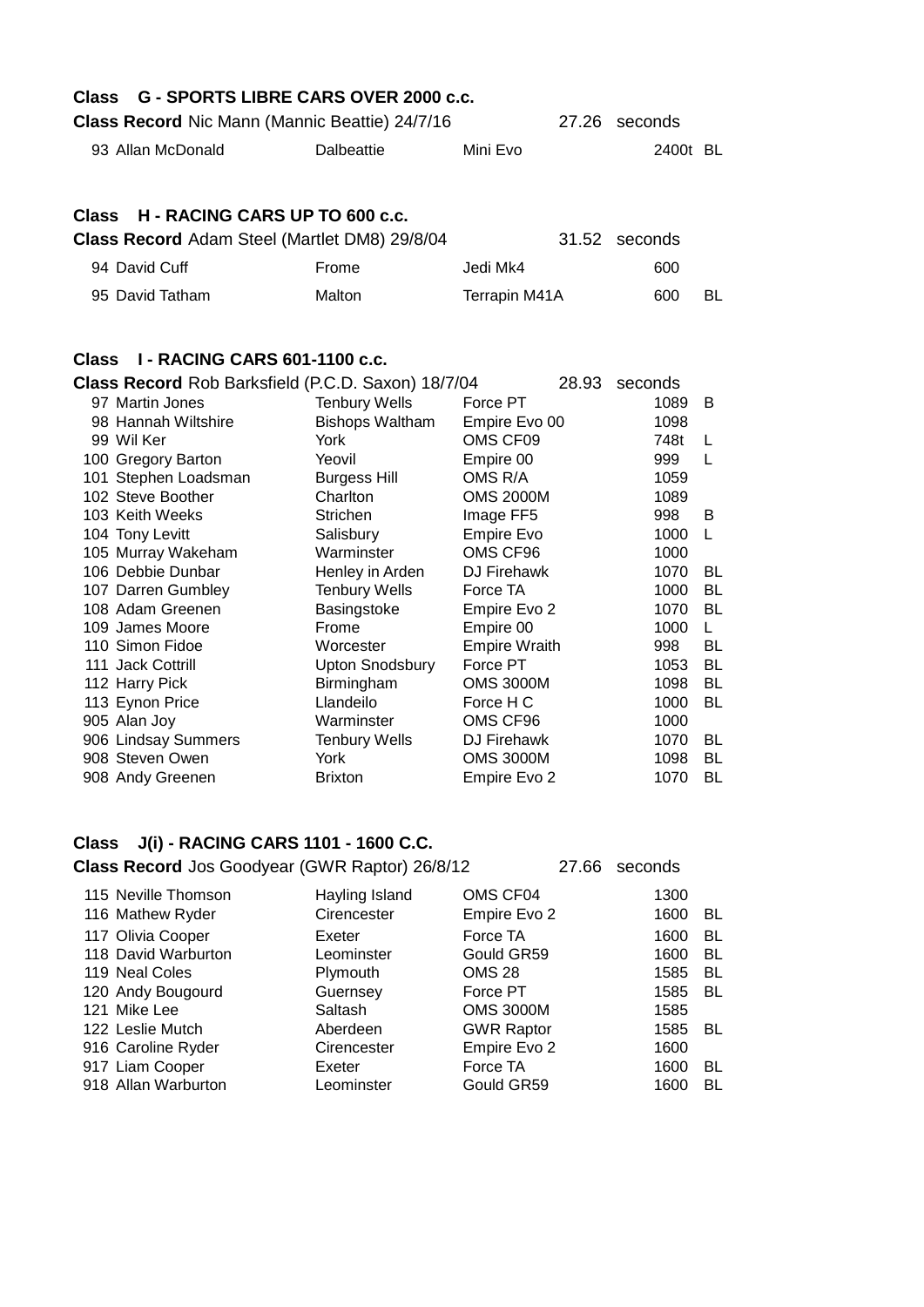# **Class J(i) - FORMULA FORD RACING CARS UP TO 1600 c.c.**

| Class Record Simon McBeath (Swift SC92F) 24/7/16 |                                       |                 | 36.30 seconds |  |
|--------------------------------------------------|---------------------------------------|-----------------|---------------|--|
| 140 Simon Andrews                                | Pershore                              | Van Diemen RF90 | 1600          |  |
| 150 Doug Auld                                    | Corsham                               | Swift SC93      | 1600 L        |  |
| 151 Simon Mcbeath                                | <b>Sturminster Newton Swift SC92F</b> |                 | 1600 L        |  |
| 940 Bernard Kevill                               | Ludlow                                | Van Diemen RF90 | 1600          |  |

# **Class K(i) - RACING CARS 1601-2000 c.c. (Normally Aspirated)**

| Class Record Trevor Willis (OMS CF04) 29/5/05 |                      |                                   | 28.08               | seconds |     |
|-----------------------------------------------|----------------------|-----------------------------------|---------------------|---------|-----|
|                                               | 125 Dave Lord        | Shaftesbury                       | Quest SF86          | 2000    |     |
|                                               | 126 Gavin Stephens   | Whitwell                          | Dallara F399        | 1985 L  |     |
|                                               | 127 Roger Cock       | Wilton                            | Pilbeam MP54        | 1998    |     |
|                                               | 128 Johnathen Varley | <b>Telford</b>                    | <b>GWR Predator</b> | 2000    | -BL |
|                                               | 129 Terry Davis      | Toddington                        | OMS TKD YV8         | 2000    | - L |
|                                               | 130 Tim Elmer        | Stratford Upon Avon, Dallara F399 |                     | 1998    |     |
|                                               | 926 Gary Stephens    | Stourport on Severn Dallara F399  |                     | 1985 L  |     |
|                                               | 927 Sue Hayes        | Wilton                            | Pilbeam MP54        | 1998    |     |
|                                               | 929 Tricia Davis     | Toddington                        | OMS TKD V8          | 2000    |     |

## **Class K(ii) - RACING CARS 1601-2000 c.c. (Forced Induction)**

| <b>Class Record</b> Jos Goodyear (GWR Raptor) 24/8/14    |                                              | 25.91                                        | seconds                         |
|----------------------------------------------------------|----------------------------------------------|----------------------------------------------|---------------------------------|
| 133 Paul Haimes                                          | Farnham                                      | Gould GR59                                   | 1340s B                         |
| 134 Simon Moyse<br>135 Lee Griffiths<br>136 Kelvin Broad | <b>Bicester</b><br>Burton-on-Trent<br>Exeter | Gould GR59<br><b>OMS 25</b><br>Pilbeam MP101 | 1300s BL<br>1298t BL<br>1340s B |

### **Class L - RACING CARS OVER 2000 c.c.**

| Class Record Scott Moran (Gould GR61X) 28/8/11 |             | 25.56           | seconds  |     |
|------------------------------------------------|-------------|-----------------|----------|-----|
| 139 Paul Crute                                 | Saltash     | <b>OMS 28</b>   | 3000     |     |
| 141 Terry Graves                               | Launceston  | Gould GR55HB    | 3500     | B   |
| 142 Oliver Tomlin                              | Hinckley    | Pilbeam MP97-03 | 4000     | B   |
| 709 Nicola Menzies                             | Alloa       | Gould GR55B     | 3500t    | -BL |
| 941 Tony Hunt                                  | Tirley      | Gould GR55HB    | 3500     | BL  |
| 942 Sandra Tomlin                              | Nr Usk      | Pilbeam MP97-03 | 4000     | B   |
| 9 Dave Uren                                    | Redditch    | Gould GR55B     | 3500t BL |     |
| 5 Jason Mourant                                | St Ouen,    | Gould GR55      | 4000     | BL  |
| 4 Will Hall                                    | Stourbridge | Force WH-XTEC   | 1998t    | BL  |
| 2 Wallace Menzies                              | Kincardine  | Gould GR59      | 3300     | BL  |
| 1 Trevor Willis                                | Worcester   | <b>OMS 28</b>   | 3200     | В   |
|                                                |             |                 |          |     |